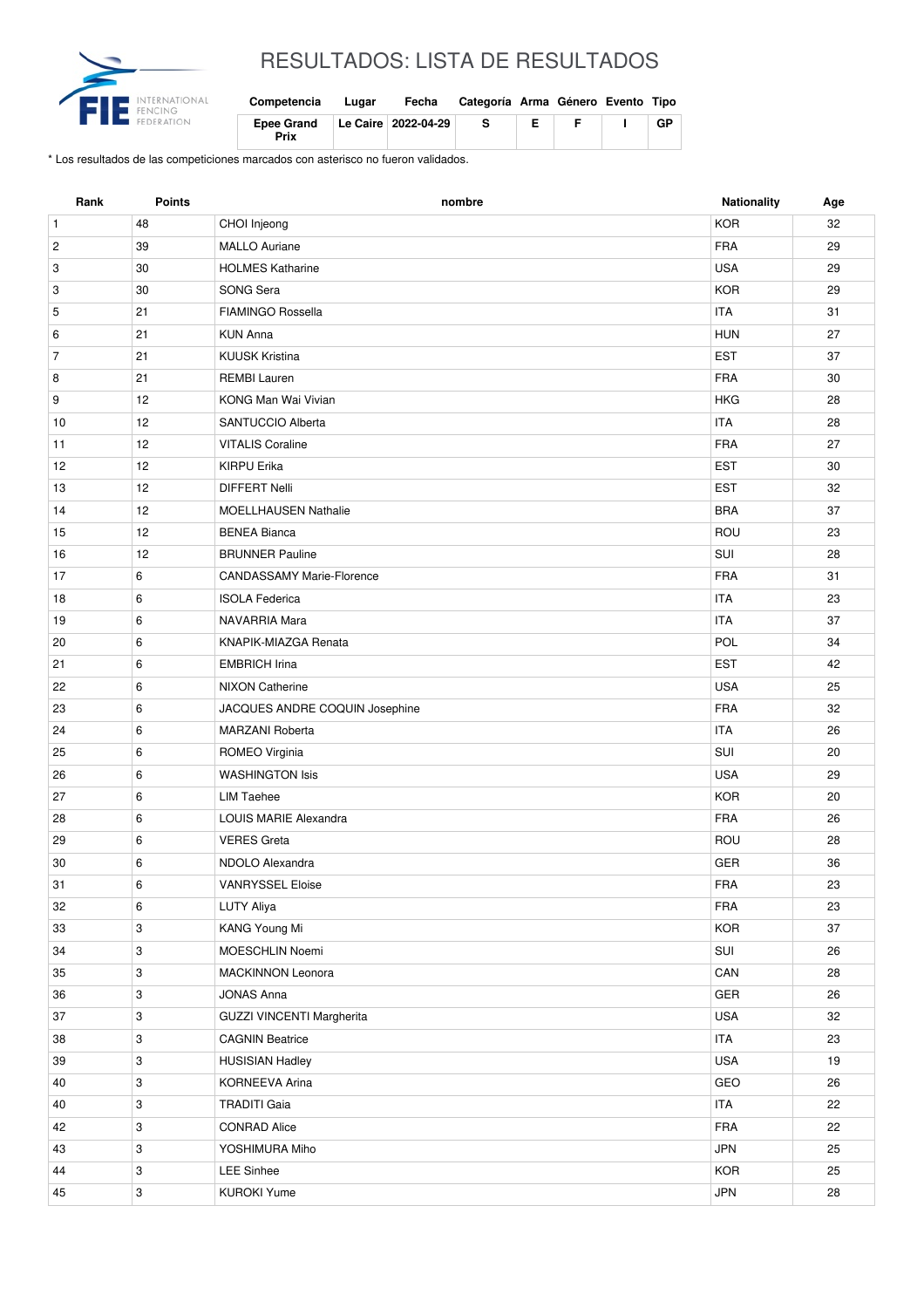| Rank | <b>Points</b> | nombre                       | <b>Nationality</b> | Age |
|------|---------------|------------------------------|--------------------|-----|
| 46   | 3             | VAN BRUMMEN Anna             | <b>USA</b>         | 28  |
| 47   | 3             | PREDESCU Alexandra           | ROU                | 23  |
| 48   | 3             | VON KERSSENBROCK Diane       | <b>FRA</b>         | 24  |
| 49   | 3             | <b>RIZZI</b> Giulia          | <b>ITA</b>         | 33  |
| 50   | 3             | <b>VIVEROS Montserrat</b>    | PAR                | 21  |
| 51   | 3             | <b>EHLER Alexandra</b>       | GER                | 27  |
| 52   | 3             | <b>BASSA Francesca</b>       | <b>USA</b>         | 31  |
| 52   | 3             | <b>BOZZA Alessandra</b>      | <b>ITA</b>         | 23  |
| 54   | 3             | <b>EMMENEGGER Manon</b>      | SUI                | 25  |
| 55   | 3             | <b>FERRARI Marta</b>         | <b>ITA</b>         | 32  |
| 56   | 3             | <b>KISHIMOTO Rin</b>         | <b>JPN</b>         | 17  |
| 57   | 3             | <b>PARK Faith</b>            | <b>USA</b>         | 18  |
| 58   | 3             | <b>TAHE Oceane</b>           | <b>FRA</b>         | 25  |
| 59   | 3             | MROSZCZAK Anna               | POL                | 25  |
| 60   | 3             | SHIN Hyuna                   | <b>KOR</b>         | 27  |
| 61   | 3             | LIN Yik Hei Coco             | <b>HKG</b>         | 27  |
| 62   | 3             | HOPPE MONTANARO Malinka      | CAN                | 29  |
| 63   | 3             | <b>HATZ Fiona</b>            | SUI                | 23  |
| 64   | 3             | SUZUKI Honami                | <b>JPN</b>         | 28  |
| 65   | 1,5           | ZUIKOVA Veronika             | <b>EST</b>         | 28  |
| 66   | 1,5           | LEE Jiyoung                  | <b>KOR</b>         | 27  |
| 67   | 1,5           | <b>VUORINEN Anna</b>         | <b>FIN</b>         | 24  |
| 68   | 1,5           | <b>KRIEGER Angela</b>        | SUI                | 32  |
| 69   | 1,5           | <b>EPEE Laurence</b>         | <b>FRA</b>         | 32  |
| 70   | 1,5           | KO Yein                      | <b>KOR</b>         | 23  |
| 71   | 1,5           | <b>HASUI Hina</b>            | <b>JPN</b>         | 21  |
| 71   | 1,5           | <b>MAZUR Yeva</b>            | <b>UKR</b>         | 19  |
| 73   | 1,5           | <b>GRADY Miriam</b>          | <b>USA</b>         | 22  |
| 74   | 1,5           | <b>GARCIA RODRIGUEZ Ines</b> | <b>ESP</b>         | 28  |
| 75   | 1,5           | <b>BARNES Rachel</b>         | <b>GBR</b>         | 22  |
| 76   | 1,5           | <b>JOYCE Michaela</b>        | <b>USA</b>         | 18  |
| 77   | 1,5           | CHATZISARANTOU Nikoletta     | GRE                | 25  |
| 78   | 1,5           | <b>HIDE Victoria</b>         | GBR                | 24  |
| 79   | 1,5           | <b>NARITA Ruka</b>           | <b>JPN</b>         | 22  |
| 80   | 1,5           | FERNANDEZ CALLEJA Sara       | ESP                | 29  |
| 81   | 1,5           | <b>BUECH Kim Jasmin</b>      | SUI                | 27  |
| 82   | 1,5           | <b>FAVRE Aurore</b>          | SUI                | 23  |
| 83   | 1,5           | SALIGEROVA Katerina          | CZE                | 23  |
| 84   | 1,5           | <b>HAM Sumin</b>             | <b>KOR</b>         | 24  |
| 85   | 1,5           | YU Danwoo                    | <b>KOR</b>         | 26  |
| 86   | 1,5           | <b>HUZAYEN Lma</b>           | EGY                | 23  |
| 87   | 1,5           | <b>HESS SANCHO Gala</b>      | GER                | 24  |
| 88   | 1,5           | CHU Ka Mong                  | <b>HKG</b>         | 27  |
| 89   | 1,5           | <b>GABER Salwa</b>           | EGY                | 26  |
| 90   | 1,5           | <b>WONG Shams</b>            | <b>HKG</b>         | 21  |
| 91   | 1,5           | SMITH TAYLOR Katrina         | GBR                | 31  |
| 92   | 1,5           | <b>BABA Haruna</b>           | <b>JPN</b>         | 25  |
| 93   | 1,5           | CHAN Wai Ling                | <b>HKG</b>         | 25  |
| 94   | 1,5           | <b>CLERICI Alice</b>         | <b>ITA</b>         | 26  |
| 95   | 1,5           | STAEHLI Laura                | SUI                | 31  |